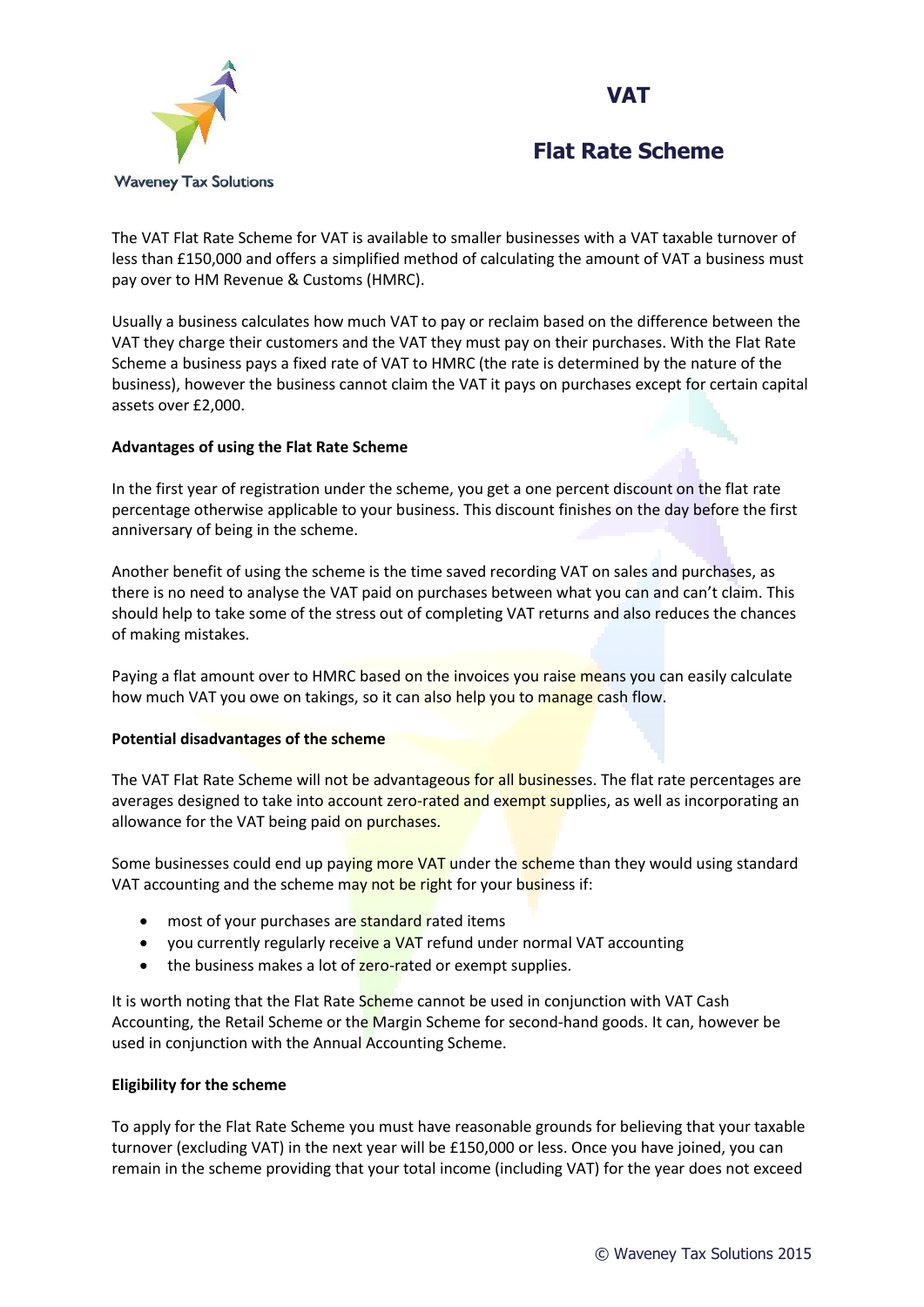



£230,000. NB Although you become eligible for the scheme based on the level of your taxable turnover, the test of continuing eligibility is based on all income, including exempt income.

To calculate turnover to see if you are eligible, you could use the turnover declared on your previous 12 months' VAT returns if you are already registered, but don't forget to take into account any expected changes.

If you are not VAT registered when you apply for the scheme, you can forecast your turnover by looking at the 12 month period of trade before you register, use information on business plans or any other reasonable method.

When calculating turnover to see if you are eligible, you must not include any VAT or any anticipated sales of capital assets, but will need to include:

- the value of your standard rate, zero rate and reduced rate supplies
- your turnover from the sale of second-hand goods sold outside the margin scheme
- any sales of investment gold that are covered by the VAT Act, Section 55.

NB Not all businesses are able to adopt the Flat Rate Scheme and your business will not be eligible if:

- you have previously used it and left the flat rate scheme in the last 12 months
- you have committed a VAT offence in the last 12 months, eg accepting a compound penalty offer or been convicted for VAT evasion
- you have joined, or were eligible to join, a VAT group in the last 24 months
- your business registered for VAT as a business division in the last 24 months
- the business i[s closely associated with another business](https://www.gov.uk/government/publications/vat-notice-733-flat-rate-scheme-for-small-businesses/vat-notice-733-flat-rate-scheme-for-small-businesses#what-if-my-business-is-closely-linked-with-another-business)
- the business has already joined a margin or capital goods VAT scheme

### **How to apply**

If your business is eligible to use the Flat Rate Scheme and you believe it will be beneficial, you can apply to join online when you first register for VAT on the HMRC website here: [https://online.hmrc.gov.uk/registration/newbusiness/business-allowed.](https://online.hmrc.gov.uk/registration/newbusiness/business-allowed) Part of this process involves creating a Government Gateway Account, called a VAT online account, which is needed for the submission of your VAT returns.

Businesses already registered for VAT can apply to join the scheme by post or email using form VAT600 FRS, which can be found on the HMRC website here: [https://www.gov.uk/government/publications/vat-application-to-join-the-flat-rate-scheme](https://www.gov.uk/government/publications/vat-application-to-join-the-flat-rate-scheme-vat600frs)[vat600frs](https://www.gov.uk/government/publications/vat-application-to-join-the-flat-rate-scheme-vat600frs)

You can also apply by telephone by calling the HMRC VAT Helpline on 0300 200 3700.

The application will require a few details about your business, including the main business activity and the flat rate percentage you believe should apply. If your business activity falls into more than one sector, you should choose the main one that applies.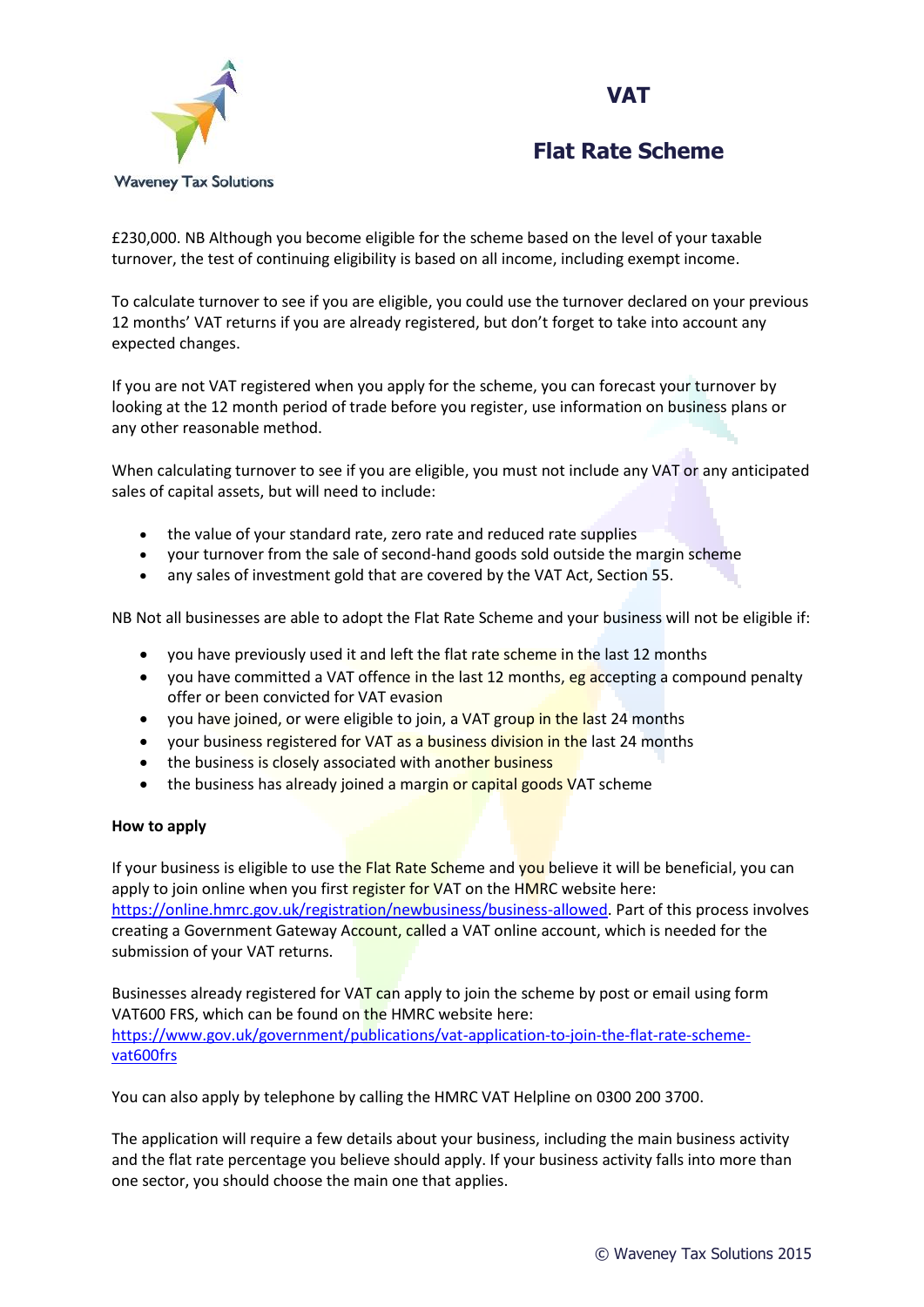



The flat rate percentages are shown below – don't forget that there is a one percent discount applied for the first 12 months of being in the scheme.

| <b>Type of Business</b>                                     | <b>Flat Rate %</b> | <b>Type of Business</b>                                                  | <b>Flat Rate %</b> |
|-------------------------------------------------------------|--------------------|--------------------------------------------------------------------------|--------------------|
| Accountancy/Bookkeeping                                     | 14.5               | *Manufacturing not listed elsewhere*                                     | 9.5                |
| Advertising                                                 | 11                 | Manufacturing yarn, textiles or clothing                                 | 9                  |
| Agricultural services                                       | 11                 | Membership organisation                                                  | 8                  |
| *Any other activity not listed                              | 12                 | Mining or quarrying                                                      | 10                 |
| elsewhere*                                                  |                    |                                                                          |                    |
| Architect, surveyor, civil & structural                     | 14.5               | Packaging                                                                | 9                  |
| engineer                                                    |                    |                                                                          |                    |
| Boarding/care for animals                                   | 12                 | Photography                                                              | 11                 |
| *Business services not listed                               | 12                 | Post Offices                                                             | 5                  |
| elsewhere*                                                  |                    |                                                                          |                    |
| Catering services including                                 | 12.5               | Printing                                                                 | 8.5                |
| restaurants & takeaways<br>Computer & IT consultancy & data | 14.5               | Publishing                                                               | 11                 |
| processing                                                  |                    |                                                                          |                    |
| Computer repair services                                    | 10.5               | Pubs                                                                     | 6.5                |
| Entertainment or journalism                                 | 12.5               | *Real estate activity not listed elsewhere*                              | 14                 |
| Estate agency or property                                   | 12                 | Repairing personal or household goods                                    | 10                 |
| management services                                         |                    |                                                                          |                    |
| *Farming or agriculture not listed                          | 6.5                | <b>Repairing vehicles</b>                                                | 8.5                |
| elsewhere*                                                  |                    |                                                                          |                    |
| Film, radio, television or video                            | 13                 | Retailing food, confectionery, tobacco,                                  | 4                  |
| production                                                  |                    | newspapers or children's clothing                                        |                    |
| <b>Financial services</b>                                   | 13.5               | Retailing pharmaceuticals, medical goods,                                | 8                  |
|                                                             |                    | cosmetics or toiletries                                                  |                    |
| Forestry or fishing                                         | 10.5               | *Retailing not listed elsewhere*                                         | 7.5                |
| General building or construction                            | 9.5                | <b>Retailing vehicles or fuel</b>                                        | 6.5                |
| services                                                    |                    |                                                                          |                    |
| Hairdressing and beauty services                            | 13                 | <b>Secretarial services</b>                                              | 13                 |
| Hiring or renting goods                                     | 9.5                | Social work                                                              | 11                 |
| Hotel or accommodation                                      | 10.5               | Sport or recreation                                                      | 8.5                |
| Investigation or security                                   | 12                 | Transport or storage, including couriers,<br>freight, removals and taxis | 10                 |
| Labour only building or construction                        | 14.5               | Travel agency                                                            | 10.5               |
| services                                                    |                    |                                                                          |                    |
| Laundry or dry-cleaning                                     | 12                 | Veterinary medicine                                                      | 11                 |
| Lawyer or legal services                                    | 14.5               | Waste or scrap dealing                                                   | 10.5               |
| Library, archive, museum or other                           | 9.5                | Wholesaling agricultural products                                        | 8                  |
| cultural activity                                           |                    |                                                                          |                    |
| Management consultancy                                      | 14                 | Wholesaling food                                                         | 7.5                |
| Manufacturing fabricated metal                              | 10.5               | *Wholesaling not listed elsewhere*                                       | 8.5                |
| products                                                    |                    |                                                                          |                    |
| Manufacturing food                                          | 9                  |                                                                          |                    |

**NB** 'Labour-only building or construction services' means building services where the value of the materials supplied is less than 10% of the turnover for those services. If more than this amount, the business is classed as 'General building or construction services'.